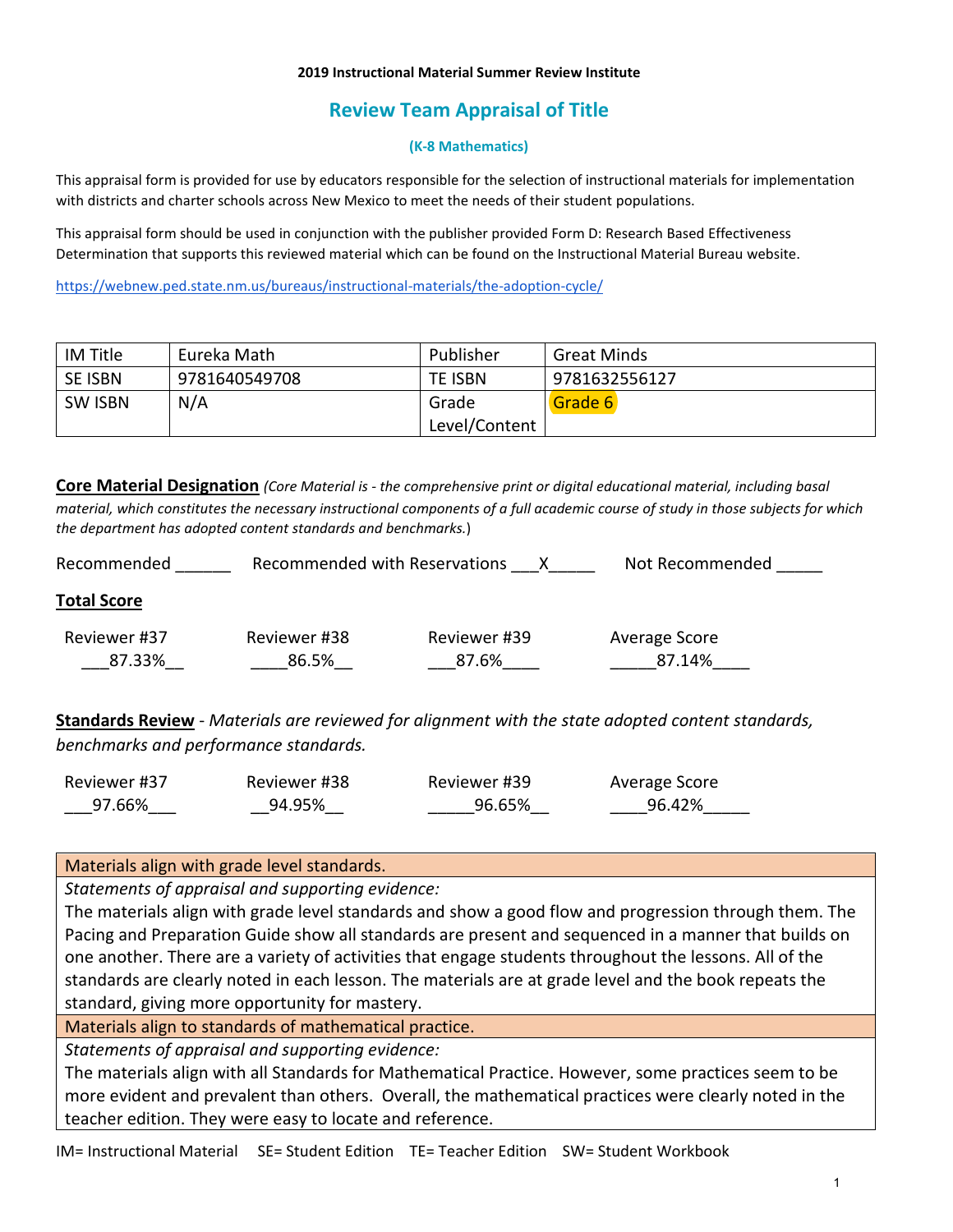Materials show aspects of rigor.

*Statements of appraisal and supporting evidence:* 

Aspects of rigor are only somewhat balanced. The first 4 modules show more of a balance throughout the standards and materials. The last two modules have limited opportunities for conceptual understanding and application of the standards (TE Module 5 pages 15-16 and TE Module 6 pages 119-120).

**Math Content Review** - *Materials are reviewed for relevant criteria pertaining to the support for teachers and students in the specific reviewed content area.*

| Reviewer #37 | Reviewer #38 | Reviewer #39 | Average Score |
|--------------|--------------|--------------|---------------|
| 92.86%       | 100%         | 92.86%       | 95.24%        |

Materials are consistent with grade level content, supporting the intent of the delivery and understanding of mathematics.

*Statements of appraisal and supporting evidence:*

Materials support the understanding of Mathematics. There are many suggestions and tips for teachers that are helpful, especially for new teachers. Materials are consistent with grade level content, and include adult level examples to help teachers better understand the lessons and content within each module.

Materials support student learning of mathematics.

*Statements of appraisal and supporting evidence:*

Materials provide many opportunities for students to engage in high quality math instruction. The teacher edition contains high level questions to provide students with the opportunity to engage in mathematical conversation. Students are asked to show evidence in a variety of ways.

**All Content Review** - *Materials are reviewed for relevant criteria pertaining to the support for teachers and students in the material regarding the progression of the standards, lesson structure, pacing, assessment, individual learners and cultural relevance.*

Reviewer #37 \_\_\_59.76%\_\_\_\_ Reviewer #38 \_\_\_\_64.63%\_\_ Reviewer #39 \_\_\_64.02%\_\_ Average Score \_\_\_\_62.80%\_\_\_\_\_

Materials are consistent with the progression in the standards.

*Statements of appraisal and supporting evidence:*

The materials align with grade level standards and show a good flow and progression through them. For example, the Focus Standards show the grade level standards to be addressed followed by the Foundational Standards related to the grade level content (TE Module 1 p. 4 & 5). Opening pages of each module (TE Module 4 pp. 3-8) explain the progression of the grade level standards and provide information on how prior standards connect with grade level standards.

Materials foster coherence through connections at a single grade, where appropriate and required by the standards.

*Statements of appraisal and supporting evidence:*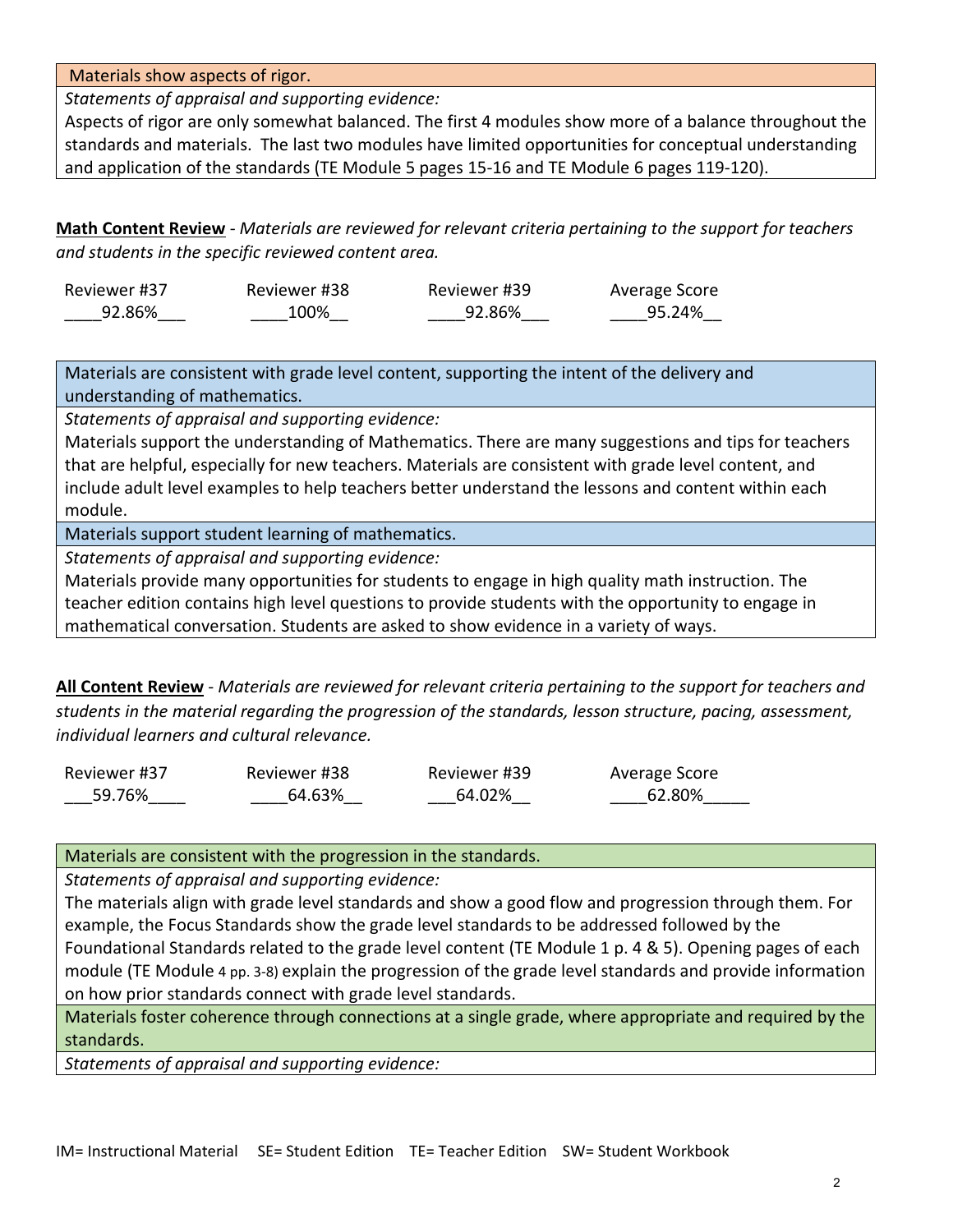There was evidence that the materials did foster coherence through connections at a single grade. There were many opportunities for the students to develop understanding through suggested scaffolding when necessary. Making connections was continuously mentioned throughout the teacher materials.

Materials are well designed and take into account effective lesson structure and pacing.

*Statements of appraisal and supporting evidence:*

The material is broken up into 6 modules, each module has 2-3 sections. The lessons are well designed with a consistent flow and sequence. The pacing provides 25 open days in the curriculum. The book also provides an "Anticipated Difficulty" guide to help the teacher provide structure for the students. The book also provides the teacher with suggested consolidation and omission suggestions if needed.

The student workbook does not contain a glossary or index. In addition, the student workbook does not lend itself towards absent students being able to make-up the lesson individually and comprehending the content.

Materials offer teachers resources and tools to collect ongoing data about student progress on the standards.

*Statements of appraisal and supporting evidence:*

The materials partially meet this component. Exit tickets are available at the end of each lesson, but do not give guidelines or 'look fors' for the teacher to collect data regarding student progress. There is a limited variety of different assessment strategies. Assessments have a rubric guide with clearly defined standards for each question, for example TE Module 1 pages 128-129. No tool is available to monitor or track student- progress on mastery of standards throughout the curriculum.

Materials give all students extensive opportunities and support to explore key concepts.

*Statements of appraisal and supporting evidence:*

The materials minimally meet this component. The last two pieces on the scoring rubric that refer to cultural perspectives are essentially nonexistent. Limited strategies and resources are available for assisting with English Language Learners and scaffolding to meet the needs of the whole range of learners. An example can be found in TE Module 5 pages 14 and 84.

Materials support effective use of technology to enhance student learning. Digital materials are accessible and available in multiple platforms.

*Statements of appraisal and supporting evidence:*

There are no digital materials included, so the materials do not support effective use of technology to enhance student learning. According to the publisher, "Affirm, Eureka Math's digital assessment and extra practice platform, is not included in the core bundle." Only the core bundle was available for review.

Materials can be easily customized for individual learners.

*Statements of appraisal and supporting evidence:*

Customization was limited throughout the whole text. Scattered periodically through the text were scaffolding boxes that gave suggestions for use of manipulatives and discussion. Lessons were not changeable to differentiate between different levels of students. Suggestions were given for omitting or consolidating parts of lessons due to pacing concerns in the Pacing and Preparation Guide.

Materials take into account cultural perspectives.

*Statements of appraisal and supporting evidence:*

There was little to no evidence of multicultural diversities and perspectives in the materials. This section was mainly scored as "Does Not Meet." Any evidence found mostly pertained to names that could be considered multicultural (please refer to TE Module 1 page 56). In addition, numerous citations were found to lack evidence of ethnic descriptions or interpretations or perspectives based on ethnic diversities. There is no reference to another language, cultural group, cultural tradition or lifestyle.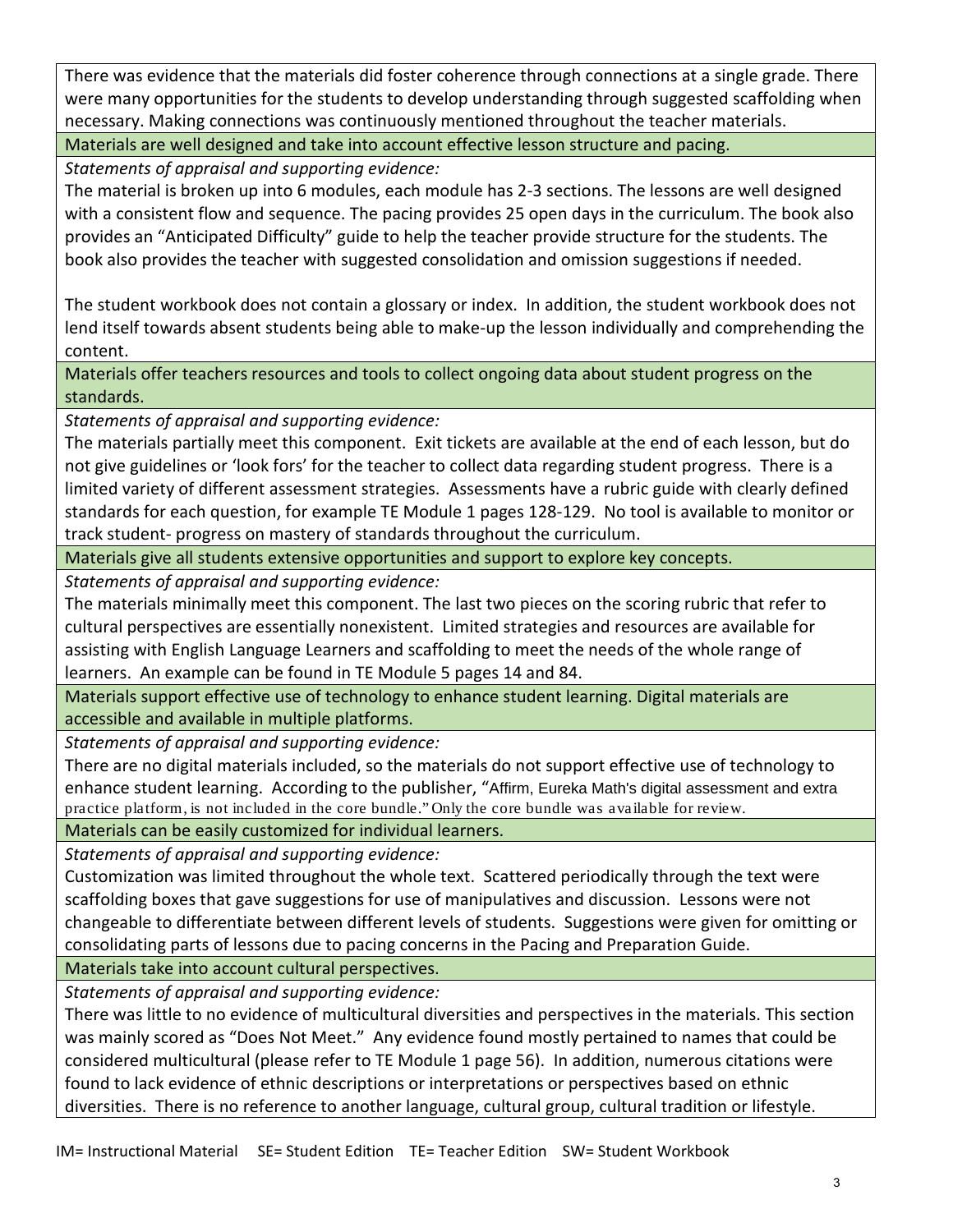**Reviewer Professional Summation** - *These materials are reviewed by Level II and Level III educators from across New Mexico. The reviewers have brought their knowledge, experience and expertise into the review of these materials. They offer here their individual summary of the material as a whole.* 

Reviewer #37 background and experience: Level III teacher with 21 years experience in grades 1-8 in Northern New Mexico. A member of the Math Teacher Leader Network through Los Alamos National Laboratory and currently a participant in the Math and Science Academy and have been for several years.

*Professional summary of material:*

The Eureka Math/Great Minds curriculum overall met the standards for the grade level, and was aligned with the CCSS for Math. The lessons were constructed in a sequential way and were easy to understand. The format was very straightforward and did not vary. There were many references to previous foundational standards, and the activities allowed for students to deepen their understanding of the concepts. The areas in which this curriculum lacked significantly were in cultural sensitivity and embedded technology. There was no evidence of either of these aspects that I could identify.

Reviewer #38 background and experience: Level II teacher, 24 years experience teaching grades 7-8 math teaching 18 years in Texas, and currently in my 6th year in New Mexico. I teach in a small district in Southeast New Mexico.

*Professional summary of material:*

Overall, Great Minds 6, Eureka Math is a content level, Common Core State Standards aligned curriculum. The material and lessons build upon each other and support student learning. The materials provide suggestions for the teacher to help scaffold lessons in order to support a variety of learners. However, the materials provide almost no digital resources, and it does not include anything to support a variety of cultures. Nor is there evidence to support English Language Learners.

Reviewer #39 background and experience: Level III teacher, with 17 years experience teaching grades 7- 8 in Southern New Mexico

*Professional summary of material:*

The materials are at grade level. There is evidence of rigor throughout the modules. The teacher materials provide many examples of higher level questioning. The lessons include the Mathematical Practices which are evident within the lessons. The lessons spiral from previous grades and gives the students opportunities to deepen their knowledge of the concepts. There was minimal evidence of cultural diversity as well as a lack of digital resources available.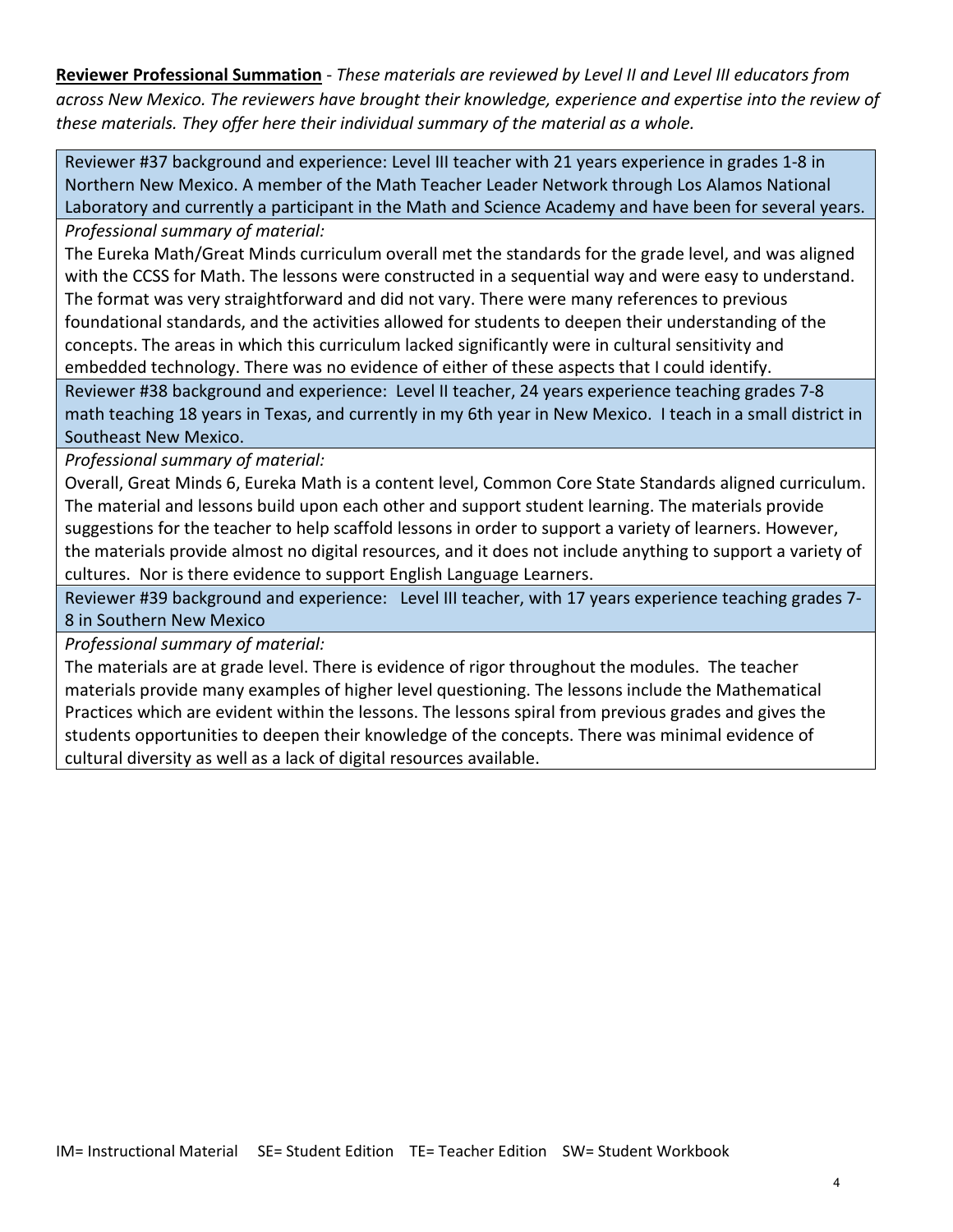### **2019 Instructional Material Summer Review Institute**

# **Review Team Appraisal of Title**

## **(K-8 Mathematics)**

This appraisal form is provided for use by educators responsible for the selection of instructional materials for implementation with districts and charter schools across New Mexico to meet the needs of their student populations.

This appraisal form should be used in conjunction with the publisher provided Form D: Research Based Effectiveness Determination that supports this reviewed material which can be found on the Instructional Material Bureau website.

<https://webnew.ped.state.nm.us/bureaus/instructional-materials/the-adoption-cycle/>

| IM Title       | Eureka Math   | Publisher     | <b>Great Minds</b> |
|----------------|---------------|---------------|--------------------|
| <b>SE ISBN</b> | 9781640549784 | TE ISBN       | 9781632556196      |
| <b>SW ISBN</b> | N/A           | Grade         | Grade 7            |
|                |               | Level/Content |                    |

**Core Material Designation** *(Core Material is - the comprehensive print or digital educational material, including basal material, which constitutes the necessary instructional components of a full academic course of study in those subjects for which the department has adopted content standards and benchmarks.*)

| Recommended            | Recommended with Reservations |                        | Not Recommended         |
|------------------------|-------------------------------|------------------------|-------------------------|
| <b>Total Score</b>     |                               |                        |                         |
| Reviewer #37<br>87.50% | Reviewer #38<br>86.33%        | Reviewer #39<br>85.83% | Average Score<br>86.55% |

**Standards Review** - *Materials are reviewed for alignment with the state adopted content standards, benchmarks and performance standards.*

| Reviewer #37 | Reviewer #38 | Reviewer #39 | Average Score |
|--------------|--------------|--------------|---------------|
| 97.03%       | 93.16%       | 94.53%       | 94.90%        |

Materials align with grade level standards.

*Statements of appraisal and supporting evidence:*

Materials align with grade level standards with a cohesive flow of content through the curriculum. There was evidence throughout the curriculum that confirmed the connection to previous foundational standards, as well as to future standards.

Materials align to standards for mathematical practice.

*Statements of appraisal and supporting evidence:*

Standards for Mathematical Practice are present throughout the curriculum. Some were more prevalent than others, but they were easily located within the Teachers' Edition. The SMPs were generally referenced without much detail or connection to the activities or lessons themselves. The quality of the Mathematical Practices is variable depending on the individual Mathematical Practices. Mathematical practices 4 and 7 are not very prevalent throughout the curriculum (i.e. mathematical practice 4 Module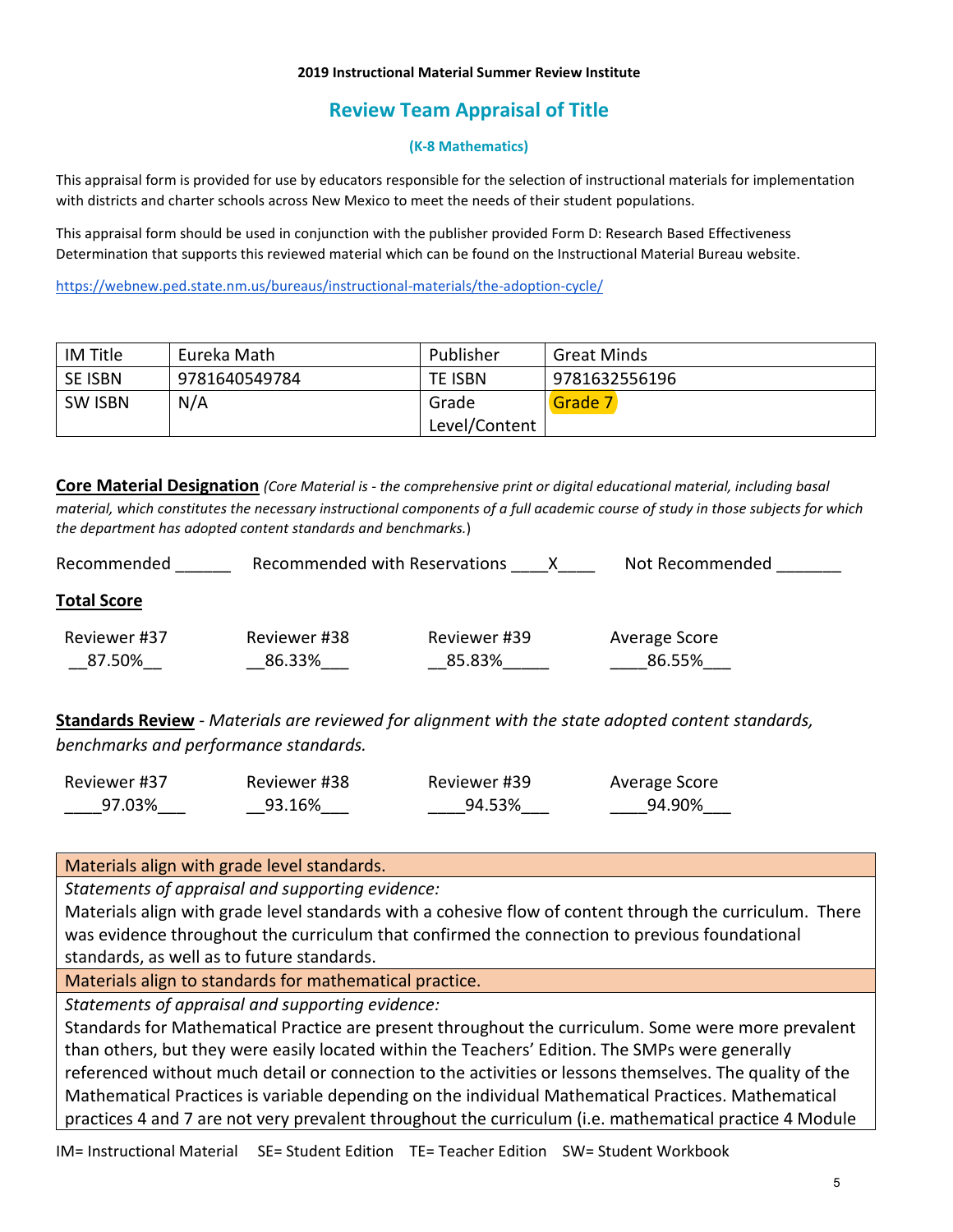5 Lesson 5 page 57 gives one problem). Although all Mathematical Practices are identifiable, they are not good representations of the complete Standard for Mathematical Practices (ie. Module 5 Lesson 23 page 260 Example 1 for Mathematical Practice 3).

## Materials show aspects of rigor.

*Statements of appraisal and supporting evidence:*

Aspects of rigor are balanced. Modules 1, 2, 3 and 5 show more balance throughout the standards and materials. Modules 4 and 6 have limited opportunities for conceptual understanding and application of the standards. Application problems lacked good, rich real-world problems (ie. Module 4 Lesson 10 Problem Set).

**Math Content Review** - *Materials are reviewed for relevant criteria pertaining to the support for teachers and students in the specific reviewed content area.*

| Reviewer #37 | Reviewer #38 | Reviewer #39 | Average Score |
|--------------|--------------|--------------|---------------|
| 96.43%       | 92.86%       | 96.43%       | 95.24%        |

Materials are consistent with grade level content, supporting the intent of the delivery and understanding of mathematics.

*Statements of appraisal and supporting evidence:*

There are available resources that support delivery of the material. Students are asked to use models to support their answers. The instruction and individual practice fails to ask students to justify their thinking and explain or support their approaches through mathematical discourse. For example, suggestions were provided to support teachers with instructional strategies, but limited strategy details were given (ie. Module 2 page 51 Scaffolding Box). In addition, sets of questions for discussion are provided, but do not strongly elicit deep discussion. Questions will only elicit an answer and not further student learning (ie. Module 3, Lesson 3, pp. 51-52, Example 2). There are adult level explanations available that help support teacher understanding of the materials (ie. TE Module 1pg. 10, Topic Overview). There are also opportunities for teachers to scaffold the lesson with Scaffolding Boxes throughout the material.

Materials support student learning of mathematics. *Statements of appraisal and supporting evidence:*

There are scaffolding boxes throughout the modules with suggestions for supporting struggling students, students with disabilities, and ELLs, but many opportunities for scaffolding lessons for a range of learners and having deep, rich mathematical discourse are not prevalent throughout the curriculum. Available differentiation is limited. The recommendation for curriculum adjustments are very limited to omitting or combining lessons (ie. Module 1, Preparing to Teach a Lesson, pages 8-9). However, this curriculum provides the teacher with an Anticipated Difficulty Chart, which provides insight and suggestions for anticipated problems (ie. TE Module 1, pg. 9, Anticipated Difficulty chart).

**All Content Review** - *Materials are reviewed for relevant criteria pertaining to the support for teachers and students in the material regarding the progression of the standards, lesson structure, pacing, assessment, individual learners and cultural relevance*.

| Reviewer #37 | Reviewer #38 | Reviewer #39 | Average Score |
|--------------|--------------|--------------|---------------|
| 61.59%       | 68.29%       | 62.20%       | 64.02%        |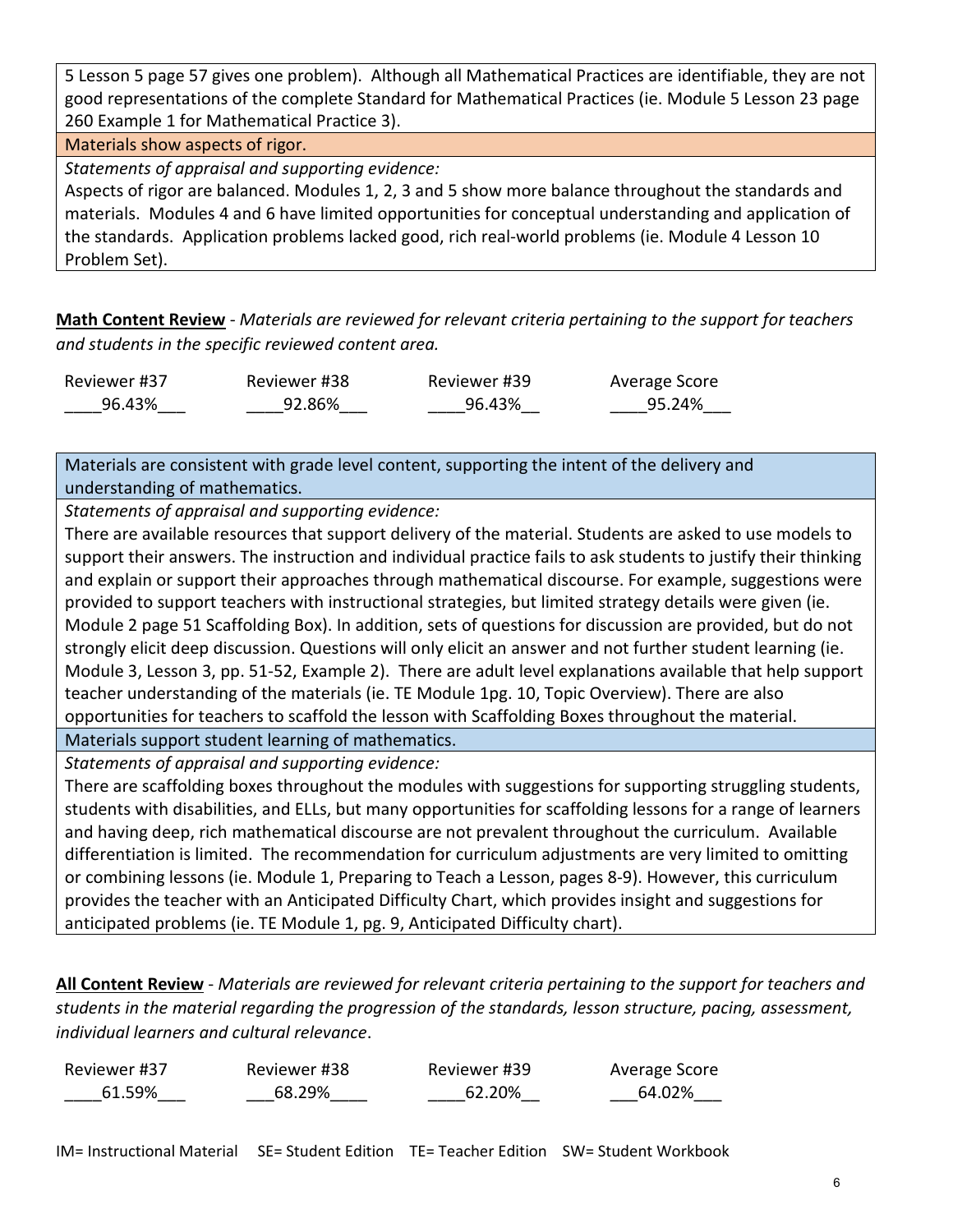## Materials are consistent with the progressions in the standards.

*Statements of appraisal and supporting evidence:*

For the most part, the materials do progress through the standards consistently. Connections are made to prior grade-level content when appropriate, as addressed in the overview and standards at the beginning of each module (ie. TE Module 1 pg. 3 and 4 Focus Standards and Foundational Standards*).* The material assesses the grade-level content (ie. TE Module 2 End-of-Module Assessment pages 284-288). Materials have a consistent flow throughout the standards and are repeated throughout the modules. Standards are not taught in isolation and connections are made with previous taught standards (TE Module 1, pg. 2 Overview Paragraphs 1&4).

Materials foster coherence through connections at a single grade, where appropriate and required by the standards.

*Statements of appraisal and supporting evidence:*

Materials meet this criterion. Student outcomes match the standards covered where two or more standards connect. The connections are relevant and appropriately sequenced (ie. TE Module 3 p. 99 Last two paragraphs and p. 100 Student Outcomes). Standards are taught together, making connections between 2 or more standards (ie. TE Module 1, pg. 65-66, Problem Set). Some standards repeat in two or more modules.

Materials are well designed and take into account effective lesson structure and pacing.

*Statements of appraisal and supporting evidence:*

The teacher materials support progression through the curriculum in a coherent sequence with connections to prior grade level standards, but do not give detailed explanations or recommend possible research based instructional strategies to use (ie. TE Module 1, page 1-2, TE Module 5 page 8 Suggested Tools and Representations). Structural support for embedded strategies are not present. There is no grouping advice, but time allocation is provided for individual tasks. The lessons are structured basically the same: classwork, exit ticket and problem sets. Some Kagan strategies were cited. Gallery walks and some games were available to deviate from the basic structure. The pacing was good, and the curriculum was designed to be taught in a year. Each Module had a list of Suggested Tools and Resources (ie. TE Module 1, pg. 6, Suggested Tools and Representations).

Materials offer teachers resources and tools to collect ongoing data about student progress on the standards.

*Statements of appraisal and supporting evidence:*

Materials partially meet this criterion. Daily lessons contain exit tickets for daily formative assessments (ie. TE Module 1, Lesson 6, Exit Ticket, page 54). Each module includes Mid-Module Assessments and End-of-Modules Assessments with rubrics that include Steps Toward Mastery. There are no tools provided for teachers to collect ongoing data regarding student progress on the standards.

Materials give all students extensive opportunities and support to explore key concepts.

*Statements of appraisal and supporting evidence:*

Students are limited to what is available in the curriculum, so materials partially meet this component. Scaffolding boxes with suggested support for ELL learners and students with disabilities are available in a limited capacity throughout the curriculum (ie. TE Module 2, Lesson 4, page 51 Scaffolding Box). Students are given classwork and Exit Tickets to explore key concepts.

Materials support effective use of technology to enhance student learning. Digital materials are accessible and available in multiple platforms.

*Statements of appraisal and supporting evidence:*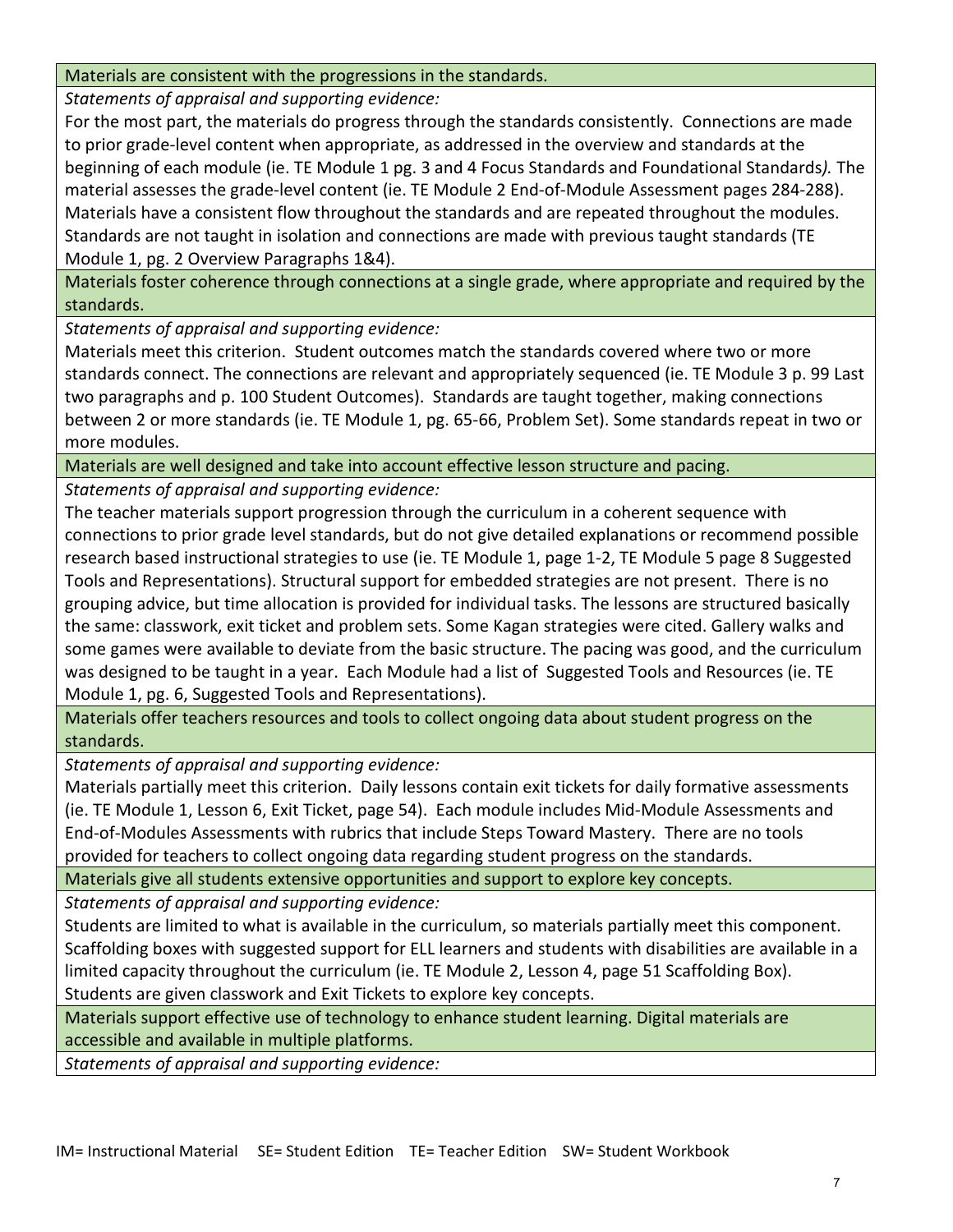The materials do not support effective use of technology to enhance student learning. There were no digital materials included. Affirm, Eureka Math's digital assessment and extra practice platform, is not included in the core bundle.

Materials can be easily customized for individual learners.

*Statements of appraisal and supporting evidence:*

Differentiation is limited throughout the curriculum. The recommendation for curriculum adjustments are very limited to omitting or combining lessons (ie. Module 1, Preparing to Teach a Lesson, pages 8-9). There are scaffolding boxes throughout the modules with suggestions for supporting struggling students, students with disabilities, and ELLs. However, many opportunities for scaffolding lessons for a range of learners and fostering deep, rich mathematical discourse are not prevalent throughout the curriculum. Materials take into account cultural perspectives.

*Statements of appraisal and supporting evidence:*

The material takes into account cultural perspectives by using selective names. This is the extent of the evidence found for multi-cultural diversities and perspectives. There are no references to different languages or cultures, and evidence is limited to regional references or unique names (ie. Module 1, Lesson 7, p. 63 Example 3). Boys and girls are equally represented.

**Reviewer Professional Summation** - *These materials are reviewed by Level II and Level III educators from across New Mexico. The reviewers have brought their knowledge, experience and expertise into the review of these materials. They offer here their individual summary of the material as a whole.* 

Reviewer #37 background and experience: Level III teacher 21 years experience teaching grades 1-8. Most years teaching grades 6-8 with an emphasis on Math. I have taught in Northern New Mexico all of my years. I am a member of the Math Teacher Leader Network and have participated in PD with the Math and Science Academy through Los Alamos National Labs focusing on CCSS and Methods of Teaching.

*Professional summary of material:*

The curriculum is well aligned to the Common Core State Standards. The lessons and modules correlate within the grade level and between grade levels. There are a variety of methods for scaffolding and modifying lessons for a variety of learning levels and styles, and the pacing of the lessons is reasonable. The curriculum is lacking in technological and digital resources, and in cultural inclusion. There was minimal or no references in these areas. Also, there were limited opportunities for collaborative group work and discourse and student self-assessment.

Reviewer #38 background and experience: Level II teacher, 24 years experience teaching grades 7-8 math teaching 18 years in Texas. Currently, this is my 6th year in New Mexico. I teach in a small district in Southeast New Mexico.

*Professional summary of material:*

Overall, this is a content level, Common Core State Standards aligned curriculum. The material and lessons build upon each other and support student learning. The material provide suggestions for the teacher to help scaffold lessons in order to support a variety of learners. However, the material provides almost no digital resources, and it does not include anything to support a variety of cultures. In addition, there is no evidence of support for English Language Learners.

Reviewer #39 background and experience: Level III teacher with 17 years experience teaching grades 7-8 in Southern New Mexico

*Professional summary of material:*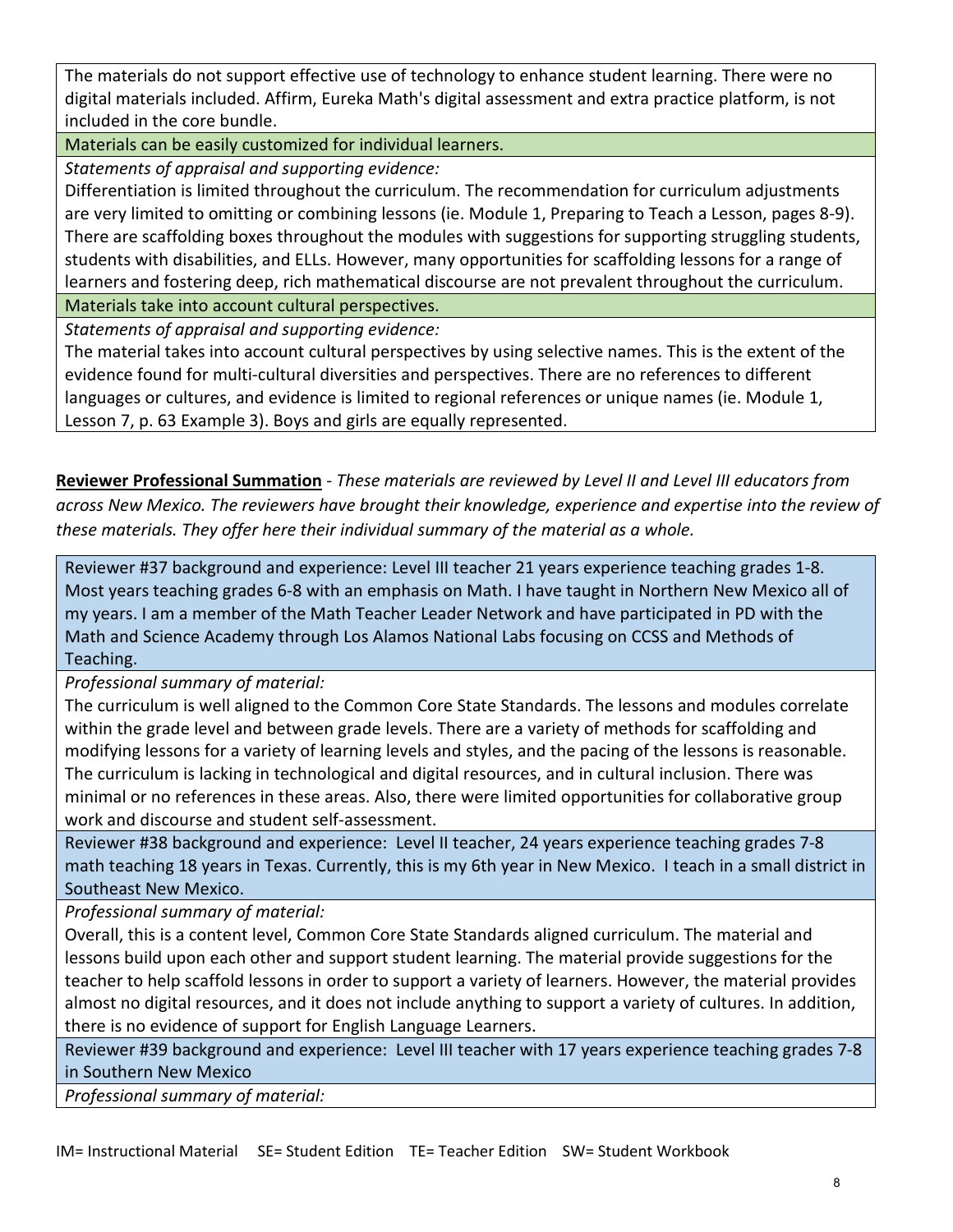The materials are at grade level. There is evidence of rigor throughout the modules. The teacher materials provide many examples of higher level questioning. The lessons include the Mathematical Practices, which are evident within the lessons. The lessons spiral from previous grades and gives the students opportunities to deepen their knowledge of the concepts. There was minimal evidence of cultural diversity, as well as a lack of available digital resources.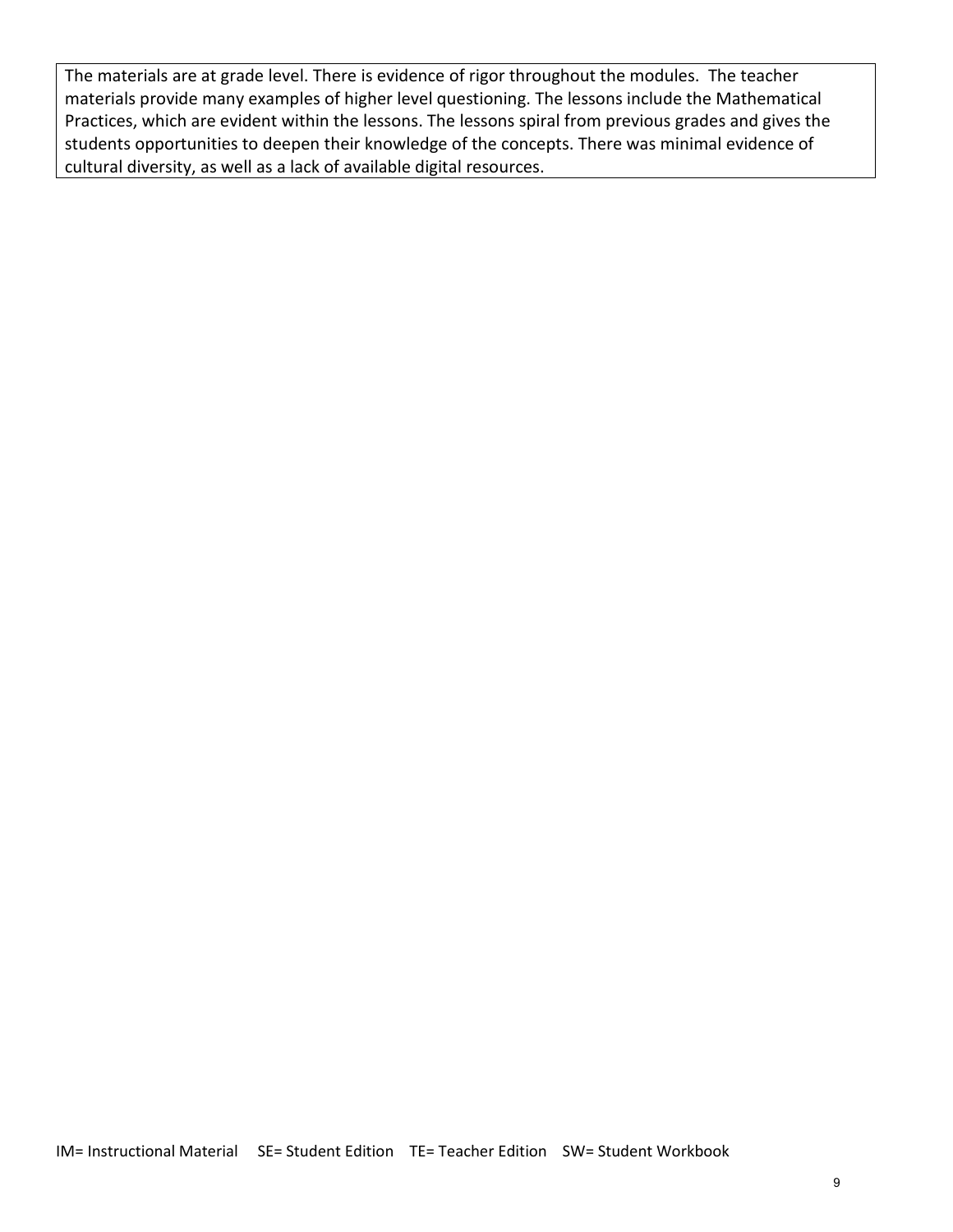#### **2019 Instructional Material Summer Review Institute**

# **Review Team Appraisal of Title**

## **(K-8 Mathematics)**

This appraisal form is provided for use by educators responsible for the selection of instructional materials for implementation with districts and charter schools across New Mexico to meet the needs of their student populations.

This appraisal form should be used in conjunction with the publisher provided Form D: Research Based Effectiveness Determination that supports this reviewed material which can be found on the Instructional Material Bureau website.

<https://webnew.ped.state.nm.us/bureaus/instructional-materials/the-adoption-cycle/>

| IM Title       | Eureka Math   | Publisher     | <b>Great Minds</b> |
|----------------|---------------|---------------|--------------------|
| <b>SE ISBN</b> | 9781640549876 | TE ISBN       | 9781632556264      |
| <b>SW ISBN</b> | N/A           | Grade         | Grade 8            |
|                |               | Level/Content |                    |

**Core Material Designation** *(Core Material is - the comprehensive print or digital educational material, including basal material, which constitutes the necessary instructional components of a full academic course of study in those subjects for which the department has adopted content standards and benchmarks.*)

| Recommended            | Recommended with Reservations |                        | Not Recommended         |
|------------------------|-------------------------------|------------------------|-------------------------|
| <b>Total Score</b>     |                               |                        |                         |
| Reviewer #67<br>80.67% | Reviewer #68<br>86.33%        | Reviewer #69<br>83.17% | Average Score<br>83.39% |

**Standards Review** - *Materials are reviewed for alignment with the state adopted content standards, benchmarks and performance standards.*

| Reviewer #67 | Reviewer #68 | Reviewer #69 | Average Score |
|--------------|--------------|--------------|---------------|
| 86.68%       | 91.39%       | 88.62%       | 88.90%        |

Materials align with grade level standards.

*Statements of appraisal and supporting evidence:*

Materials **almost entirely align** with grade level standards. We found only a few instances of weak coverage.

The material did not provide full alignment with standard 8.EE.B.6, use similar triangles to explain how why the slope is the same between any two distinct points, and to use this information to derive the equation y=mx+b. Evidence of this can be found in the SE Module 4, Lesson 16, pg. 194, Problem 6. There was evidence in the text of explaining the slope between two points, but no evidence of using the information to derive y=mx+b.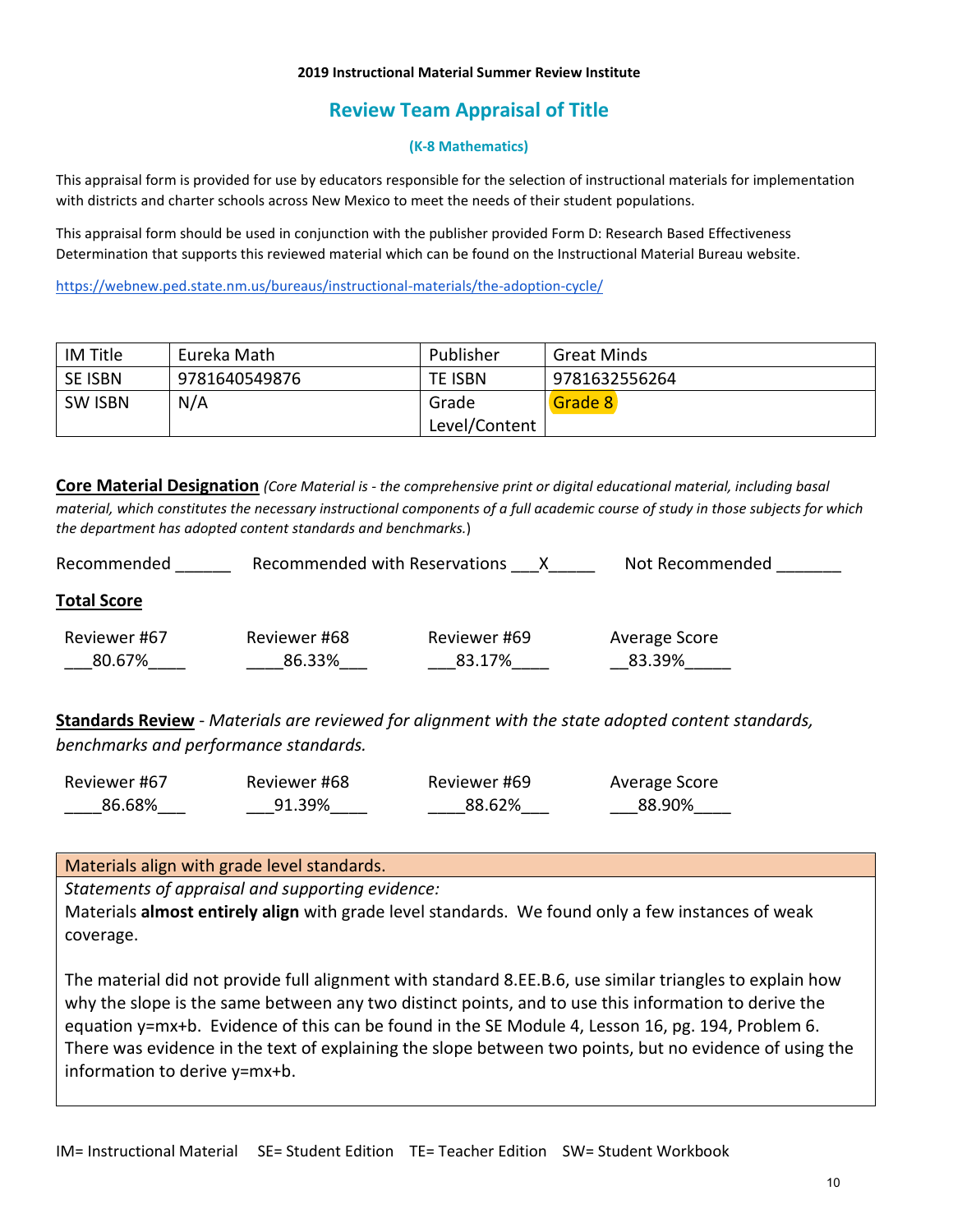The rest of the standards were very well covered. For example, the standard 8.EE.A.3, which covers the use of scientific notation, was met. Evidence of this can be found SE, Module 1, Lesson 8, pg. 77, Exercise 1, where the students will find how many times greater is the U.S. national debt. They then rewrite each number to the nearest power of 10 that exceeds it, and then compare.

Materials align to standards for mathematical practice.

*Statements of appraisal and supporting evidence:*

The materials are **well aligned** to the standards for mathematical practice. All of the mathematical practices that were to be utilized in the modules were noted at the beginning of the TE, and were explicitly noted and very evident throughout the lessons as they were being used. We found them to be authentically addressed. An example of this can be found in the TE Module 5, Lesson 7, pg. 91 in the Exploratory Challenge. This is a small group fluency activity where students can select their method of choice to solve. Since the tasks are open in that students can solve any way they deem fit, and they are encouraged to work together to find solutions, this activity is an example of one that promotes making sense of problems and persevere in solving them.

Materials show aspects of rigor.

*Statements of appraisal and supporting evidence:*

The materials **completely show** all aspects of rigor and we found evidence of solid balance across conceptual understanding, procedural skills and fluency, and applications. The materials incorporated fluency activities, discussion to develop deeper conceptual understanding, and interwoven opportunities for application within each standard.

An example of this can be found in the SE, Module 7, Page 56, #8. In this exercise the students use a variety of procedural skills to answer questions of different rotations, writing an equation and describing the relationship of the preimage and the image. They then use those procedural skills to answer questions that will show if the student has a good conceptual understanding. If they use the procedural skills correctly they should have a deeper conceptual understanding.

**Math Content Review** - *Materials are reviewed for relevant criteria pertaining to the support for teachers and students in the specific reviewed content area.*

| Reviewer #67 | Reviewer #68 | Reviewer #69 | Average Score |
|--------------|--------------|--------------|---------------|
| 96.43%       | 96.43%       | 92.86%       | 95.24%        |

Materials are consistent with grade level content, supporting the intent of the delivery and understanding of mathematics.

*Statements of appraisal and supporting evidence:*

The materials are **fully consistent** with grade level content, and support the intent of delivery and understanding of mathematics. For example, the materials provide full, high-quality, adult-level explanations and examples so that teachers can improve their own knowledge and understand what and how to teach.

Evidence of this can be found at TE Module 2, pg. 77 in the Topic Overview Narrative. Here you will find a clear, adult-language level explanation as to what the upcoming concepts on sequencing basic rigid transformations and how each of the lessons relate to each other. The TE and SE are also clear and are provided electronically or in printable pdf form.

Materials support student learning of mathematics.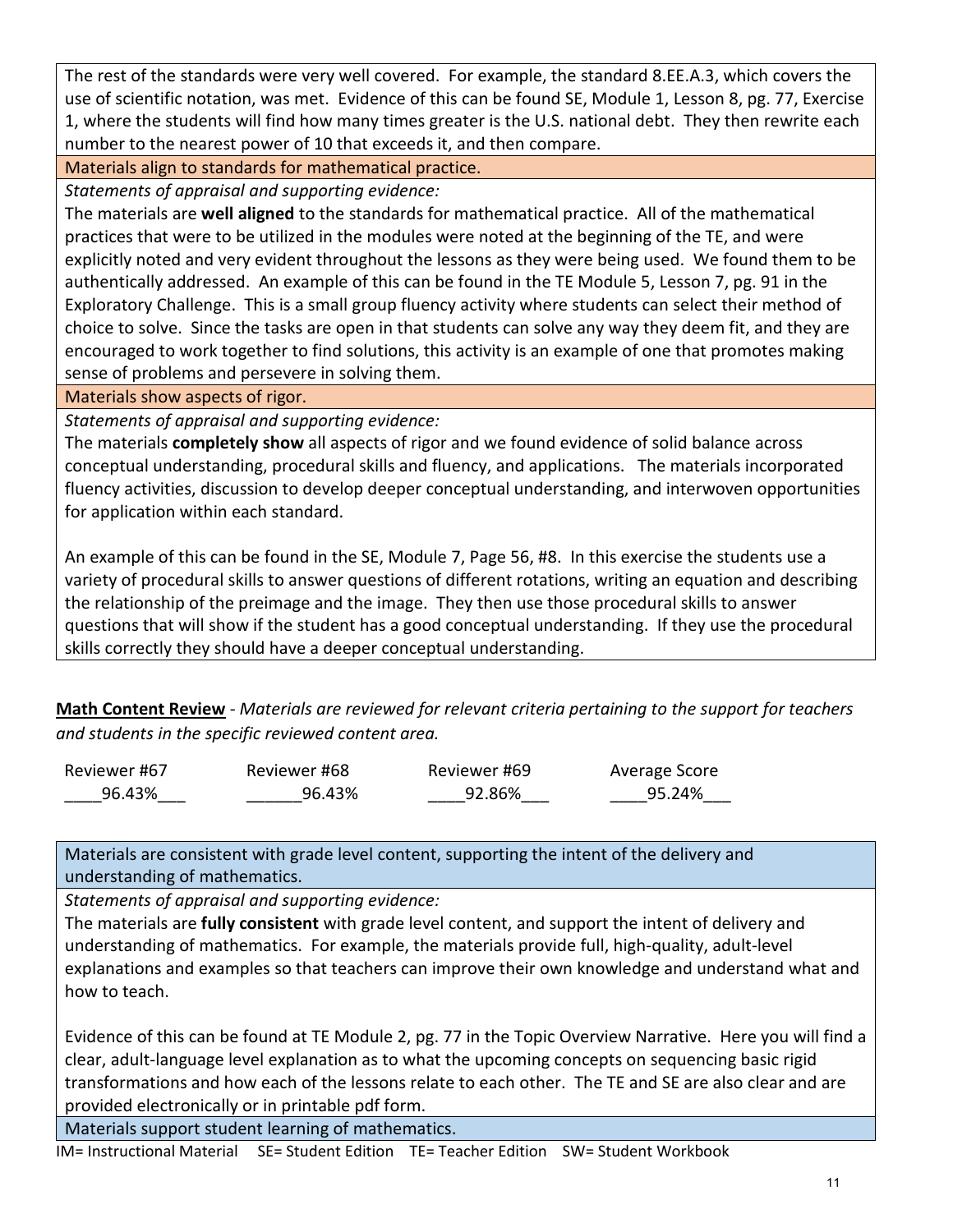*Statements of appraisal and supporting evidence:*

The materials **fully support** the student learning of mathematics.

In the TE, Module 2, pg. 24 you can find evidence of this in the class discussion. A conjecture is presented to the students and they are asked, "Do you believe it?". They are asked to provide support with arguments using tables, graphs, and words.

**All Content Review** - *Materials are reviewed for relevant criteria pertaining to the support for teachers and students in the material regarding the progression of the standards, lesson structure, pacing, assessment, individual learners and cultural relevance.*

| Reviewer #67 | Reviewer #68 | Reviewer #69 | Average Score |
|--------------|--------------|--------------|---------------|
| 62.80%       | 71.95%       | 67.68%       | 67.48%        |

Materials are consistent with the progressions in the standards.

*Statements of appraisal and supporting evidence:*

The materials are **consistent** with the progression of the standards.

Overall, we found the materials consistently assessed grade level content, included the appropriate amount of classroom time on standards, engaged students in the content, fostered coherence between grade levels, flowed easily from grade to grade, offered opportunities for extended work with content, and related prior knowledge from prior grades.

Evidence of this can be found in the TE, Module 2, pg. 3-4 , where you can see that the Focus and Foundational Standards, Understand congruence and similarity using physical models, transparencies, or geometry software, are grade level specific and the lessons will address those specific standards. Materials foster coherence through connections at a single grade, where appropriate and required by the standards.

*Statements of appraisal and supporting evidence:*

The materials **fully foster** coherence through connections at a single grade, where appropriate and required by the standards.

For example, we found solid evidence of the materials connecting two or more standards. Evidence of this can be found in the TE Module 1, pg. 43, Exploratory Challenge. In this challenge, the materials clearly demonstrate how to encourage students to explore the concept of raising numbers to a zeroth power by using what they learned previously about the properties of exponents.

Materials are well designed and take into account effective lesson structure and pacing.

*Statements of appraisal and supporting evidence:*

The materials are **almost entirely** well designed and take into account effective lesson structure and pacing.

We could not find evidence of a glossary, footnotes, or other big-picture tools a student could use to jump around in the text or to find information. However, we found the sequencing to be effective. The materials showed a variety of ways to demonstrate understanding, and the design fully supports student engagement.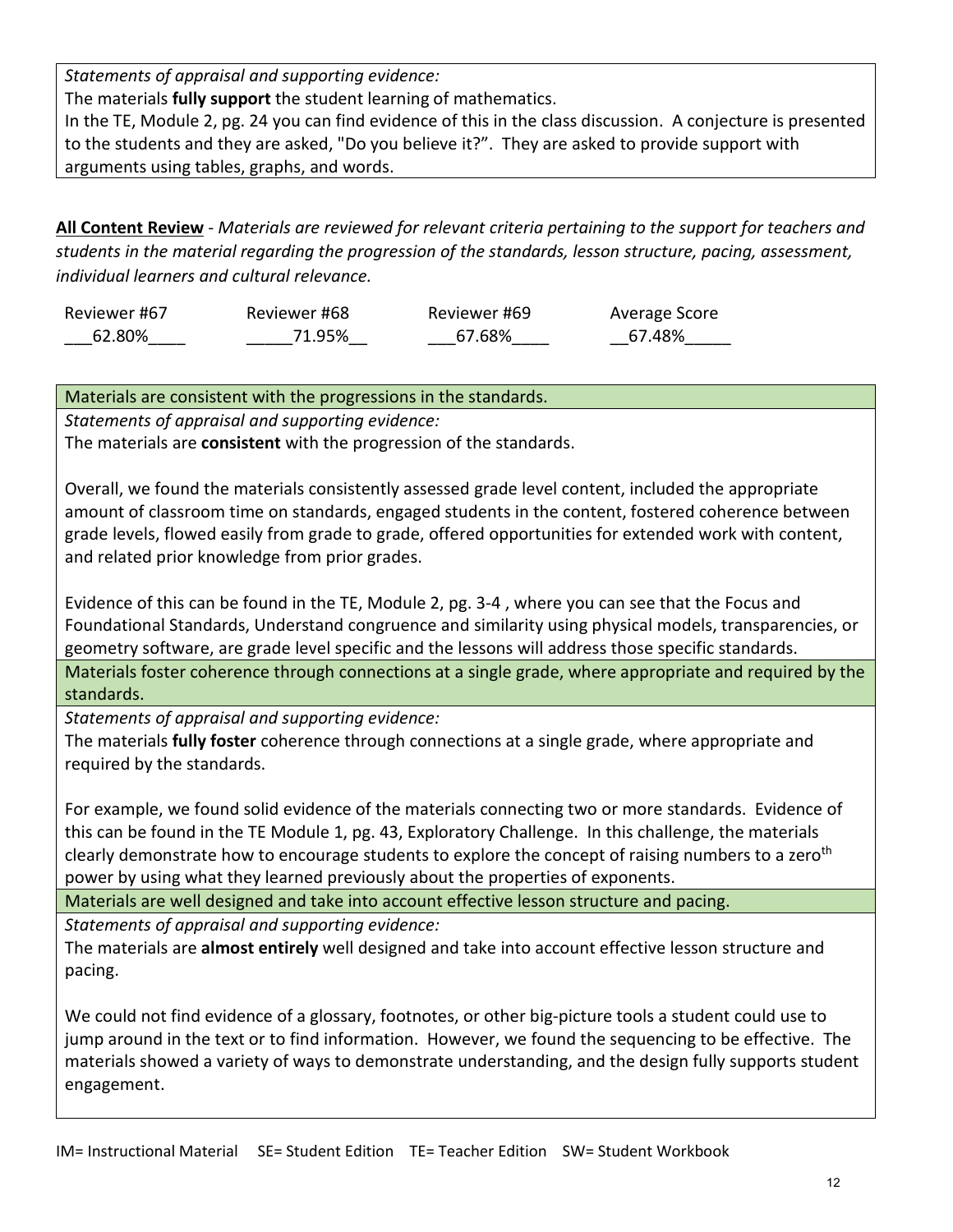An example of this can be found in the SE, Module 1, pg. 83, exercise # 2. In this exercise, the students justify their claims pertaining to the coverage of the United States by national forest by converting ann extremely large number found in the calculator to a number in scientific notation. The students are asked to justify their understanding in the context of the situation while the teacher focuses on the reasoning of the students.

Materials offer teachers resources and tools to collect ongoing data about student progress on the standards.

*Statements of appraisal and supporting evidence:*

The materials **mostly offer** teachers resources and tools to collect ongoing data about student progress on the standards.

The materials offer very high quality, standards-aligned assessments. For example, in the TE, Module 1, Mid-Module Assessment pg. 72, you can find one of this module's summative assessments. This particular assessment is designed to be used halfway through the module, and assesses the standards addressing properties of exponents. Note also that the rubric used in coordination with the assessment is aligned to standards and has them explicitly noted (TE, pg. 77, Rubric).

We found no evidence of the materials encouraging students to monitor their own progress. The publisher cited the TE, Module 1, pg. 114, Problem Set Lesson. Upon examination, we found a classwork exercise where students show the math of a proton, but no evidence of how they could use this classwork to monitor their own progress.

Materials give all students extensive opportunities and support to explore key concepts.

*Statements of appraisal and supporting evidence:*

The materials **mostly give** all students extensive opportunities and support to explore key concepts.

We found evidence of strategies for differentiation for English Language Learners, advanced students, and for students who have fallen behind. Evidence of this can be found in the scaffolding boxes found throughout the materials. For example, in the TE, Module 1, pg. 107 where the text suggests that students practice writing various familiar numbers in scientific notation in order to gain comfort with the concept.

In the TE Module 4, Lesson 9, pg. 103, problem #5, there is a typical problem for this book. It uses a student name that could represent different genders and different backgrounds (in this case, Maria). However, we found this to be weak evidence of portraying various demographics and personal characteristics. Beyond vague name use, it lacked any portrayal of culture or different genders, backgrounds or student characteristics.

Materials support effective use of technology to enhance student learning. Digital materials are accessible and available in multiple platforms.

*Statements of appraisal and supporting evidence:*

We could find **no evidence** of the materials supporting effective use of technology to enhance student learning. Digital materials are accessible and available in multiple platforms. Evidence of this is found in the publisher's citation, "Affirm, Eureka Math's digital assessment and extra practice platform, is not included in the core bundle."

Materials can be easily customized for individual learners.

*Statements of appraisal and supporting evidence:*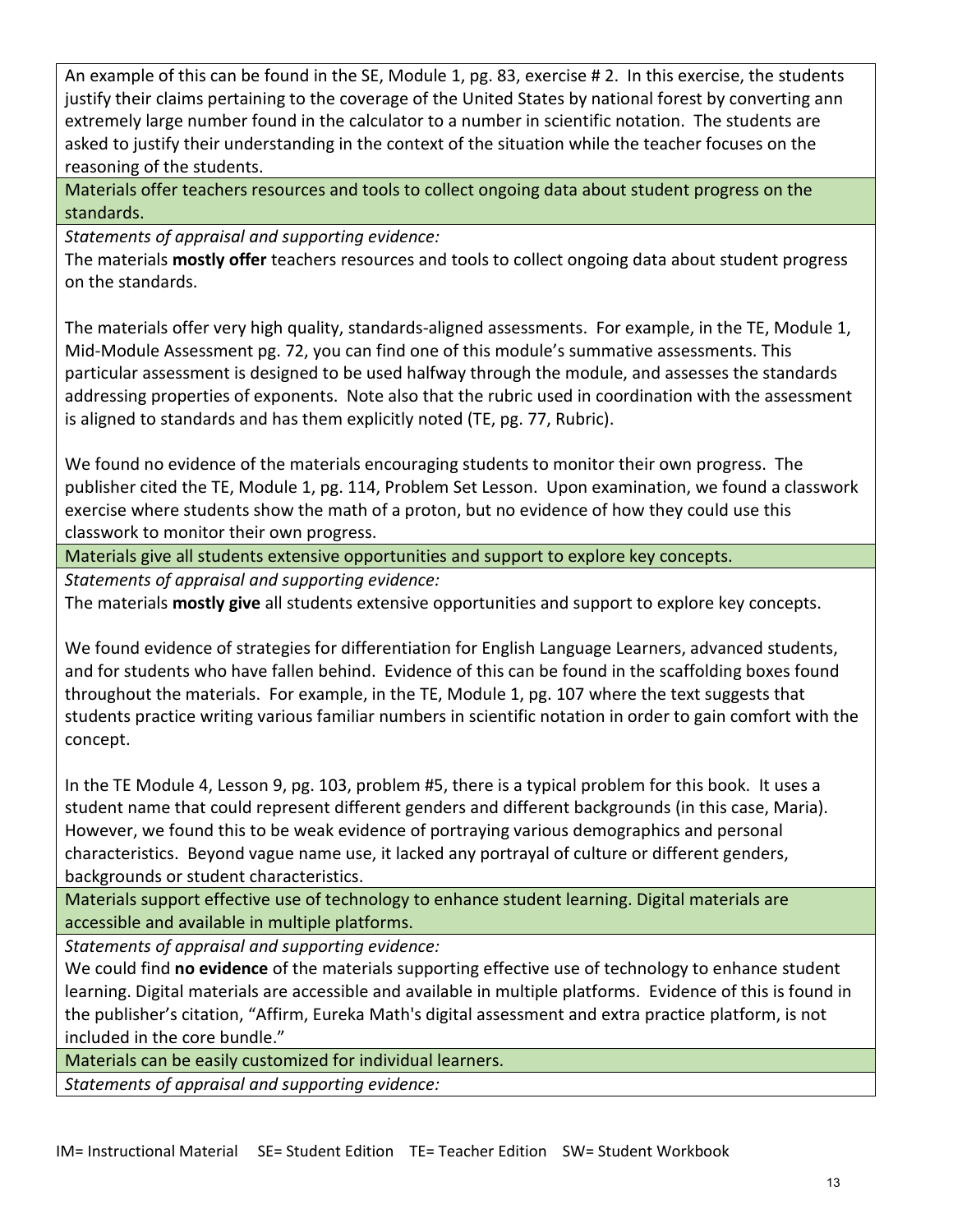We could find **no evidence** that the materials can be easily customized for individual learners. Evidence of this is found in the publisher's citation, "Affirm, Eureka Math's digital assessment and extra practice platform, is not included in the core bundle."

Materials take into account cultural perspectives.

*Statements of appraisal and supporting evidence:*

The materials **partially** take into account cultural perspectives.

The materials reflect a lived experience of a multicultural society. For example in the TE, Module 8 Lesson 10 pg. 115, Example 3, the students are presented with a universal problem around garbage production. The students are asked to make sense of this in the context of what they are learning about with scientific notation.

However, we could not find quality that the materials addressed multiple ethnic description, interpretations, or perspectives of events and experiences. The publisher cites the TE, Module 4, pg. 129, presumably because of the use of the name Juan. We found this example to be a superficial notion of this criteria.

**Reviewer Professional Summation** - *These materials are reviewed by Level II and Level III educators from across New Mexico. The reviewers have brought their knowledge, experience and expertise into the review of these materials. They offer here their individual summary of the material as a whole.* 

Reviewer #67 background and experience: PhD in mathematics and 24 years of teaching experience.

*Professional summary of material:*

I found this textbook to be very beneficial to teachers and students. The standards and mathematical practices are very evident and uses explained well throughout the text. The rigor was at a place you would expect for this grade level and the lessons are planned out well. There are a variety of problems, explorations, and examples for students at all levels to comprehend. It is lacking in areas of cultural experiences and we did not have access to any online resources or tools. Even with that said I would recommend this book.

Reviewer #68 background and experience: National Board certified teacher with 16 years' experience as a high school math teacher

*Professional summary of material:*

Overall, I would recommend these materials to the teachers of NM. They are clearly aligned to the standards, well organized, and offer a very rigorous approach to the learning of those standards. Note however, that because the online support was not included in the bundle, the materials do not provide flexibility or ways to monitor students' progress and because of this received a "with reservations" score. Additionally, we found the cultural aspect of the materials to be superficial or nonexistent. Overall, however, the math content and the balance between procedural fluency, conceptual understanding, and application is strong enough for me to feel comfortable with a recommendation.

Reviewer #69 background and experience:

*Professional summary of material:*

I would definitely recommend these materials to teacher of New Mexico. The materials are organized, aligned to NM Common Core Standards, and provide examples and exercises that are student-centered. However, the materials don't provide online resources where teachers and students can access anytime to support learning and planning. Mathematical practices and scaffolding are evident all throughout the